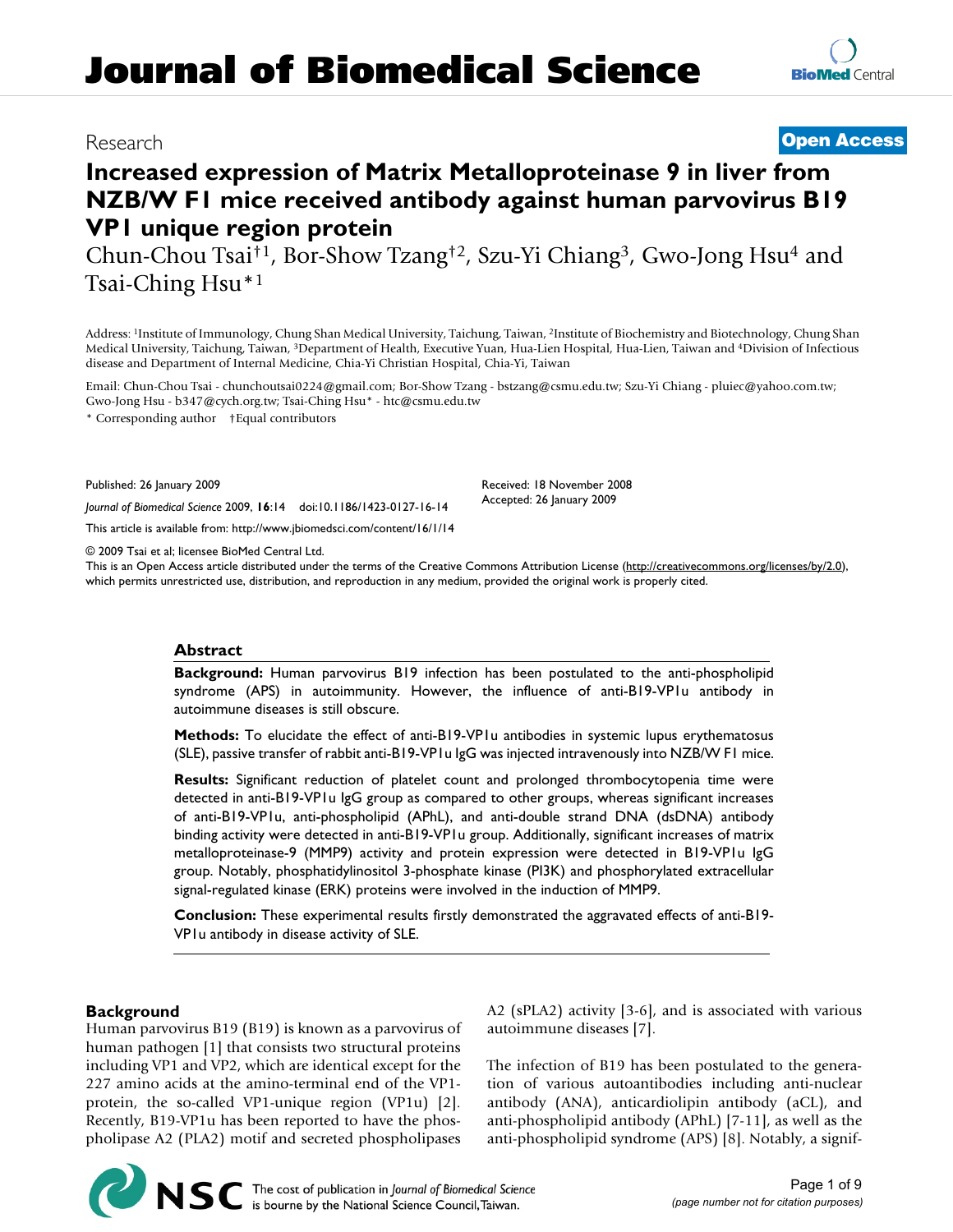icant similarity existed in the specificity of APhL between patients with B19 infection or systemic lupus erythematosus (SLE) was reported [9,10]. Recent studies have suggested that B19 may exacerbate or even induce SLE [7,8]. Our recent findings indicated that serum from patients with acute B19 infection have a high frequency in recognition of cardiolipin (CL) and  $\beta$ 2GPI, and the phospholipase domain observed in the B19-VP1u may contribute to the generation of APhL [12]. Additionally, the BALB/c mice immunized with anti-B19-VP1u IgG developed thrombocytopenia, prolongation of aPTT, and autoantibody against  $\beta$ 2GPI and PhL and suggested the association among anti-B19-VP1u IgG and production of anti- 2GPI antibodies, APhL, and APS-like autoimmunity [13].

However, no further study was performed in elucidating the effect of anti-B19-VP1u antibody on disease activity in SLE. In current study, we treated NZB/W F1 mice with passive transfer of rabbit anti-B19-VP1u antibody to investigate the effect of elicited anti-B19-VP1u antibody on diseases activity in SLE.

#### **Methods**

# *Preparation of recombinant human B19-VP1 unique region protein and rabbit anti-B19-VP1 unique region antibody*

Construction of B19-VP1u cDNA into pET-32a expression vector (Novagene, Cambridge, MA) was performed and the recombinant B19-VP1u protein was purified as described in our recent publication [12,13]. For generation of antisera against the B19-VP1u, four female New Zealand White rabbits were immunized subcutaneous in the neck region with 0.5 mg of purified recombinant B19- VP1u protein in Freund's complete adjuvant (Sigma, Saint Louis Mo, USA) followed by injection at two-week intervals with 0.25 mg of B19-VP1uproteininFreund'sincompleteadjuvant (Sigma, Saint Louis Mo, USA). A control group were immunized with Freund's complete adjuvant and followed by injection with Freund's incomplete adjuvant. All sera reacted specially with the B19-VP1u by immunoblotting analysis.

# *Animals and induction of experimental APS by passive transfer*

Twenty-four female NZB/W F1 mice at age of 8 weeks were purchased from National Taiwan University, Laboratory Animal Center, Taiwan and housed under supervision of the Institutional Animal Care and Use Committee at Chung Shan Medical University, Taichung, Taiwan. Induction of experimental APS by passive transfer was performed according to the method of Blank [14]. Disease activity of mice was determined by monitoring the proteinuria biweekly with Albustix test strips from the age of 14 weeks for ten weeks as described previously [15]. All

rabbit IgG were isolated using Protein A beads as described in our recent report [13,16]. The dosage of anti-B19-VP1u IgG is based on a previous study of inducing APS in mice with anti-cardiolopin antibodies [14]. Proportionally, the common used concentration of immunoglobulins-preparations in mice is 20 ug/dosage and the titer of 20 ug rabbit anti-B19-VP1u IgG is similar to 27 U after determination and mathematics conversion (IBL-America, MN, USA) while the values of other control IgG preparations are less than 7 U. The titer greater than 12 U is considered as positive. The mice at age of 20 weeks were divided into four groups and were intravenously received rabbit anti-B19-VP1u IgG (20 ug), normal rabbit IgG (20 ug), rabbit anti-B19-NS1 IgG (20 ug), and PBS through the tail vein, respectively. The mice were then sacrificed on day 30 by  $CO<sub>2</sub>$  asphyxiation and the heart blood samples were collected. APS clinical parameters, including thrombocytomenia and prolonged activated partial thromboplastin time [aPTT], were evaluated and the platelet counts were detected using Systemex (KX-21, KOBE, Japan). The presence of lupus anticoagulants were evaluated by the prolongation of aPTT in a mixing tests by adding 1 volume of plasma from whole blood mixed with sodium citrate 0.123 mol/l in a 9:1 ratio to 1 volume of each cephalin and incubating for 2 minutes at 37°C. Another volume of 0.025 M CaCl2 (Sigma, Saint Louis Mo, USA) was added, and the clotting time was recorded in seconds using Coatron M1 (TECO GmbH, Neufahrn NB, Germany).

# *ELISA*

Direct antigen-specific ELISA kits were used to detect APhL IgG (Louisville APL Diagnostics, Inc. GA, USA) and antidsDNA IgG (INOVA Diagnostics, Inc. CA, USA) was performed as described in our recent publication [12,13]. The color reaction was performed as described above. For detecting the binding activity of anti-B19-VP1u antibody, recombinant B19-VP1u was coated in a 96 well plate and ELISA was performed as described in our recent report [13]. The cutoff value for each ELISA experiment was obtained (mean+3SD) and the absorbance above the value is regarded as positive.

*Preparation of tissue extract and determination of protein* All procedures were performed at 4°C. Liver samples obtained from NZB/W F1 mice were homogenized in 600 ul PRO-PREP™ solution (iNtRON Biotech, Korea) by 30 strokes using a Dounce Homogenizer (Knotes Glass, Vineland, NJ). The homogenates were centrifuged at 13,000 rpm for 10 minutes at 4°C and the supernatant was stored at -80°C until use. Protein concentration of tissue extracts was determined according to the method described by Bradford [17] using bovine serum albumin as standards.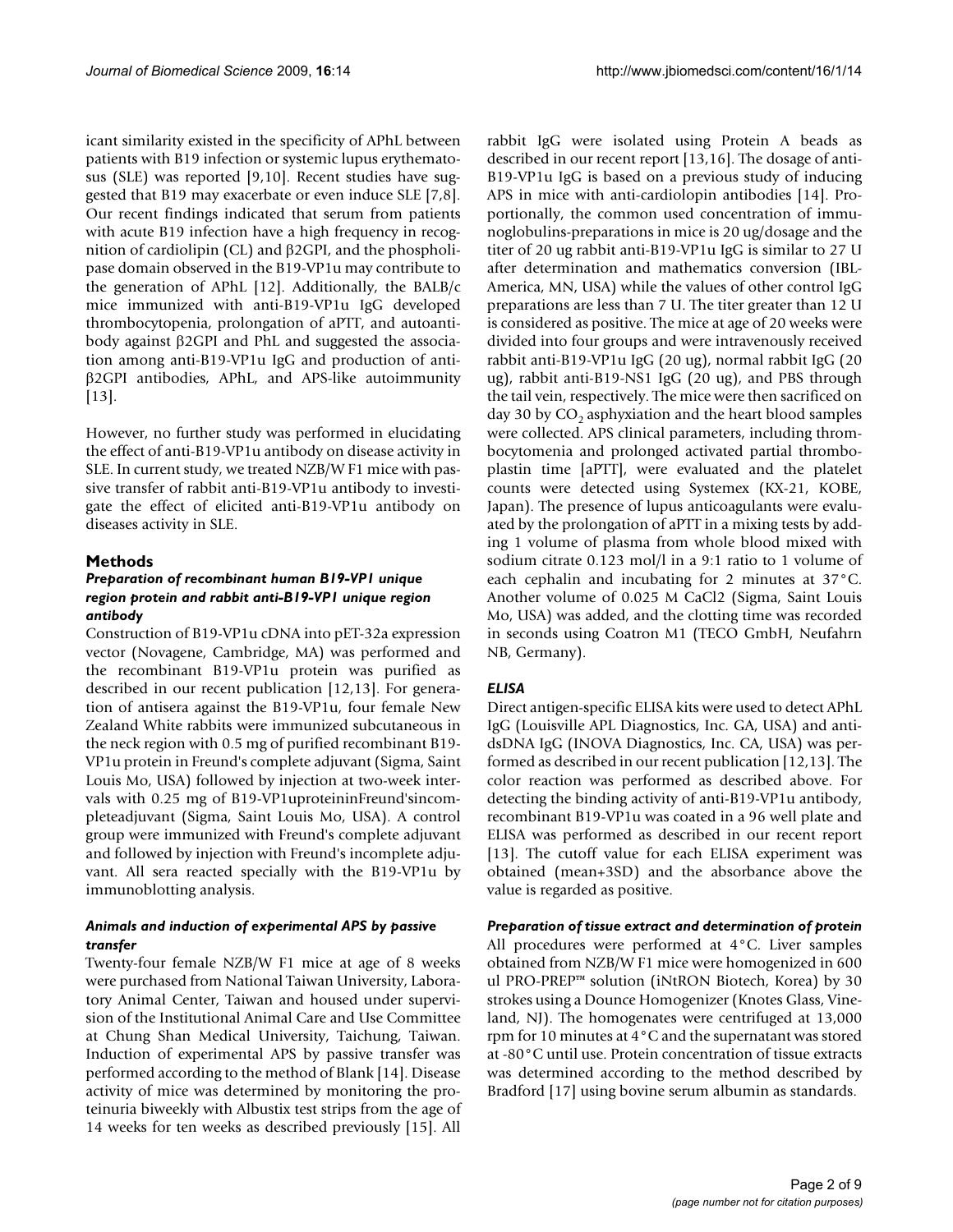#### *Gel zymography*

MMP-2 and MMP-9 activities were analyzed by gelatinzymography assays as previously described [18]. Ten microliters of ten-fold diluted serum or 25 µg protein lysates of liver tissue from NZB/W F1 mice with passive transfer anti-idiotype antibodies were separated by an 8% Sodium dodecyl sulfate-polyacrylamide gel electrophoresis (SDS-PAGE) gels containing 0.1% gelatin. Gels were washed for 30 min in 2.5% Triton X-100 to remove the SDS and then soaked in the reaction buffer containing 40 mM Tris-HCl, pH8.0, 10 mM CaCl, and 0.02% NaN3 for 30 min. The reaction buffer was changed to a fresh one, and the gels were incubated at 37°C for 24 h. Gelatinolytic activity was visualized by staining the gels with 0.5% Coomassie brillant blue R-250, destained with methanolacetic acid water, and relative MMP levels were quantitated by a gel documentation and analysis system (Appraise, Beckman-Coulter, Brea, California, USA).

### *Western blot*

The loading sample for each lane of Western blot was a pool of four random selected mice of the same group. Protein samples were separated in 12.5 or 10% of SDS-PAGE and electrophoretically transferred to nitrocellulose membrane (Amersham Biosciences, Piscataway, NJ, USA) according to the method of Towbin [19]. After blocking with 5% non-fat dry milk in (PBS), antibodies against MMP2, MMP9, phosphatidylinositol 3-phosphate kinase (PI3K) and phosphorylated extracellular signal-regulated kinase 1/2 (p-ERK1/2), and actin (Upstates, Charlottesville, Virginia, USA) were diluted in PBS with 2.5% BSA and incubated for 1.5 hr with gentle agitation at room temperature. The membranes were then incubated with horseradish peroxidase (HRP) conjugated secondary anti-

#### **Table 1: Mice infused with various rabbit antibody or reagent**

body. Pierce's Supersignal West Dura HRP Detection Kit (Pierce Biotechnology Inc., Rockford, IL) was used to detect the antigen-antibody complexes. The blots were scanned and quantified by densitometry (Appraise, Beckman-Coulter, Brea, California, USA).

#### *Statistical analyses*

The paired t test and one-way ANOVA were used to analyze for statistical significance. A P value < 0.05 was considered significant.

#### **Results**

# *Enhanced APS-like syndrome in NZB/W F1 by passive transfer of purified rabbit anti-B19-VP1u antibody*

To clarify the influence of anti-B19-VP1u antibody in disease activity and development of SLE, we employed and modified the experimental model as described in our previously report by immunizing NZB/W F1 mice intravenously with various kinds of purified rabbit IgG. The body weight and various clinical parameters including, WBC, RBC, HGB, HCT, MCV, MCH and MCHC revealed no significant variation in all groups of mice (Table 1). Notably, significant decreases of platelet counts and aPTT were observed in sera from NZB/W F1 mice that were received purified rabbit anti-B19-VP1u IgG, compared to those mice that were received normal rabbit IgG, rabbit anti-B19-NS1 IgG, or PBS, respectively (Table 1). Additionally, ELISA experiments were performed to elucidate the effect of anti-B19-VP1u IgG by analyzing the binding activities of APhL antibodies in NZB/W F1 mice that were received purified rabbit anti-B19-VP1u IgG. Elevated titers of anti-B19-VP1u and APhL and anti-dsDNA antibodies were detected in serum from NZB/W F1 mice that were received purified rabbit anti-B19-VP1u IgG as compared to those

|                                            | Antibodies or reagent infused into mice |                          |                                               |                       |
|--------------------------------------------|-----------------------------------------|--------------------------|-----------------------------------------------|-----------------------|
|                                            | <b>PBS</b><br>$[n = 6]$                 | Control IgG<br>$[n = 6]$ | B <sub>19</sub> -NS <sub>1</sub><br>$[n = 6]$ | B19-VPIu<br>$[n = 6]$ |
| Body Weight (gram)                         | $33.9 \pm 1.7$                          | $33.9 \pm 0.2$           | $32.6 \pm 2.5$                                | $33.6 \pm 2.7$        |
| WBC $(103$ cells/ul)                       | $6.3 \pm 0.7$                           | $5.5 \pm 1.1$            | $6.2 \pm 1.6$                                 | $4.3 \pm 1.4$         |
| RBC (10 <sup>6</sup> cells/ul)             | $7.7 \pm 0.6$                           | $8.7 \pm 0.2$            | $8.1 \pm 0.2$                                 | $7.8 \pm 0.2$         |
| HGB(g/dL)                                  | $12.5 \pm 1.1$                          | $15 \pm 0.3$             | $13.6 \pm 0.5$                                | $13.3 \pm 0.6$        |
| HCT(%)                                     | $44.2 \pm 1.3$                          | $53.3 \pm 2.2$           | $50.4 \pm 1.9$                                | $47.2 \pm 1.4$        |
| MCV (fL)                                   | $57.3 \pm 2.5$                          | $61.1 \pm 1.1$           | $62.3 \pm 0.8$                                | $60.4 \pm 0.9$        |
| MCH(pg)                                    | $16.2 \pm 0.3$                          | $17.2 \pm 0.2$           | $16.9 \pm 0.3$                                | $17.4 \pm 0.6$        |
| MCHC $(g/dL)$                              | $28.3 \pm 1.7$                          | $28.2 \pm 0.8$           | $27.1 \pm 0.2$                                | $28.3 \pm 1.3$        |
| aPTT (second)                              | $69.5 \pm 8.1$                          | $76.4 \pm 11.6$          | $87 \pm 6.0$                                  | $156 \pm 27.0$ * #¥   |
| Platelet count $(10^3 \text{ cells/mm}^3)$ | $1186 \pm 219$                          | $1198 \pm 124$           | $1374 \pm 179$                                | $808 \pm 90.0$ * #.*  |

The unit of the parameter is presented in bracket.

NS1: non-structure protein 1; VP1u: VP1 unique region protein; WBC: white blood cell; RBC: red blood cell; HGB: Hemoglobin; HCT: Hematocrit; MCV: Mean corpuscular volume; MCH: mean corpuscular hemoglobin; MCHC: hemoglobin concentration; aPTT: activated partial thromboplastin time.

\*, #, and ¥ indicate P < 0.05, as compared to the PBS, control IgG, or B19-NS1 group, respectively.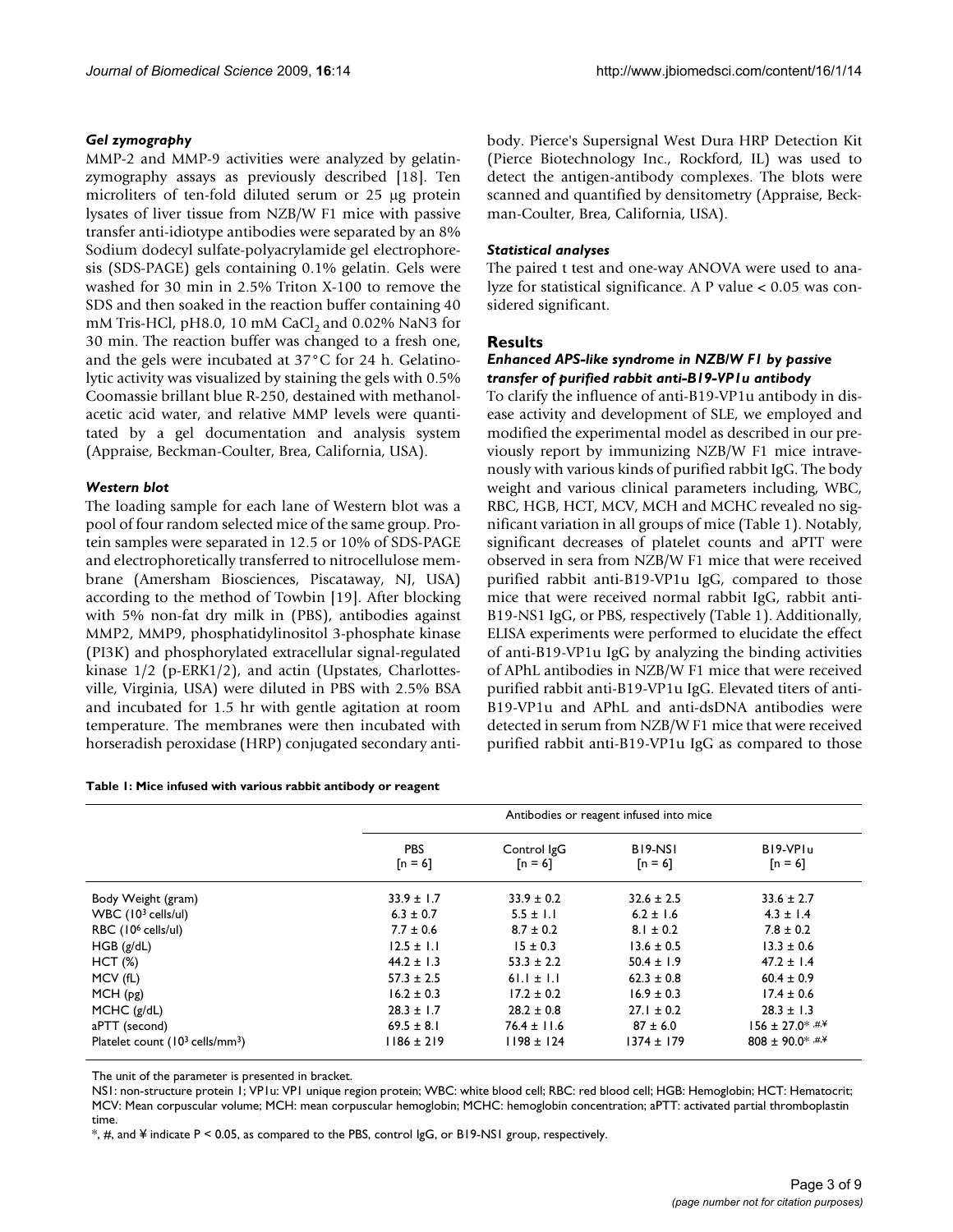mice that were received normal rabbit IgG, anti-B19-NS1 IgG, or PBS, respectively (Fig. 1).

# *Enhanced MMP-9 activity and expression in liver from NZB/W F1 by passive transfer of purified rabbit anti-B19- VP1u antibody*

To further examine the effect of anti-B19-VP1u antibody on pathogenesis of liver in NZB/W F1 mice, MMPs activity and protein expression were examined. Significant increase of MMP9 activity was observed in liver of NZB/W F1 mice that were received rabbit anti-B19 VP1u IgG as compared to PBS, Control IgG, or B19-NS1 IgG group, respectively (Fig. 2A). However, no significant variation was detected in MMP-2 activity among all experimental groups (Fig. 2A). The quantified results of MMP-9/MMP-2 ratio were shown in lower panel of Fig 2A. Moreover, Western blots were performed to examine the expression of MMP9 and MMP2. Significant increase of MMP-9/ MMP-2 ratio was detected in B19-VP1u group as compared to PBS, Control IgG, or B19-NS1 IgG group, respectively (Fig 2B). Quantified results were shown in the lower panel of Fig 2B.

# *Increased phosphorylation of ERK 1/2 and PI3K proteins in NZB/W F1 by passive transfer of purified rabbitanti-B19- VP1u antibody*

To clarify the possible signaling pathway involved in the activation of MMP9 by B19-VP1u, various signaling molecules including, PI3K, Erk1/2-p, p38-p, and JNK-p were examined. Notably, the PI3K and phosphorylation of ERK 1/2 proteins were observed in liver from NZB/W F1 mice that were treated with rabbit anti-B19 VP1u IgG, as compared to PBS, Control IgG, or B19-NS1 IgG group, respectively (Fig 3). However, no significant variations of p38-p and JNK-p were observed in all experimental groups (data not shown). Quantified results were shown in lower panels of Fig. 3A and 3B.

# **Discussion**

B19 infection has been implicated as a trigger of various autoimmune diseases including the induction of autoantibodies in patients with SLE [7-11]. However, the roles of B19-VP1u and anti-B19-VP1u antibody in pathogenesis of autoimmune diseases remain unclear. In current study, we demonstrated the aggravated effect of anti-B19-VP1u antibody on disease activity in SLE by analyzing the APSlike syndrome. Significant aggravated disease activities, including reduced platelet count, prolonged thrombocytopenia time, increased binding activity of autoantibody, elevated MMP9 activity and protein expression, were observed in NZB/W F1 mice that were received anti-B19- VP1u IgG as compared to those mice that were received rabbit control IgG, rabbit anti-B19-NS1 IgG or PBS, respectively.

APS-like syndrome is recognized as a striking analogy between the clinical features and hematologic findings in patients with SLE or B19 infection [7-11]. APS is characterized by raised titers of circulating APhL that bind target molecules primarily via  $\beta$ 2GPI, and/or lupus anticoagulant in association with recurrent fetal loss, thromboembolic phenomena, thrombocytopenia, CNS, heart, and other organ involvement  $[20,21]$ .  $\beta$ 2GPI shares a common amino acid sequence with various microbial pathogens, and may be the cause of APS or production of the cross reacting autoantibodies [22-24]. Our previous study identified four cases of B19 infection associated with the production of aCL and anti- $\beta$ 2GPI antibodies [12]. Consistently, our recent study has demonstrated a spectrum of experimental APS-like autoimmunity induced by passive transfer of purified rabbit anti-B19-VP1u IgG antibodies and provided a connection between anti-B19-VP1u IgG and pathogenesis of SLE [13]. In current study, we indicated the significant increases of APS-like syndromes including increased platelet count, prolonged PTT, and increased binding activity of APhL and dsDNA in NZB/W F1 mice that were received purified anti-B19-VP1u IgG. These findings strikingly suggested the aggravated effect of anti-B19-VP1u IgG in SLE.

Numerous studies have suggested that B19-VP1u plays a crucial role in induction of anti- $\beta$ 2GPI and APhL antibodies [8,9,13]. Adsorption experiment revealed the partially reduced reactivity of anti-B19-VP1u antibody to CL and  $\beta$ 2GPI [12], suggesting similar epitopes or conformation may exist between B19-VP1u, CL and  $\beta$ 2GPI [8,9,12,13]. These experimental results may also account for the crossreactivity of anti-B19-VP1u antibody against CL,  $\beta$ 2GPI, and ph ospholipid and suggest underlying mechanisms in development of APS-like syndrome such as APhL antibody. In current study, significant increase of APhL antibodies was observed in NZB/W F1 mice that were received purified rabbit anti-B19-VP1u IgG, as compared to those mice that were received control rabbit IgG, rabbit anti-B19-NS1 IgG or PBS, respectively. This finding may be due to the similar epitopes and anti-idiotype networks among anti-B19-VP1u IgG, and APhL antibody. However, the underlying mechanism is still unclear and deed merited further investigations.

Previous studies have postulated MMPs to the pathogenesis of SLE [25-28]. Cleavage of myelin basic protein or type II gelatins by MMP-9 will produce remnant epitopes and contribute to the development of autoimmunity [27,28]. In recent studies, elevated MMP-9 activity was founded in both human and mice model with SLE [28- 31] and recognized to play crucial roles in development of SLE. Additionally, various studies have indicated the involvement of ERK and PI3K in activation of MMP-9. In monocytes from patients with rheumatoid arthritis, inhi-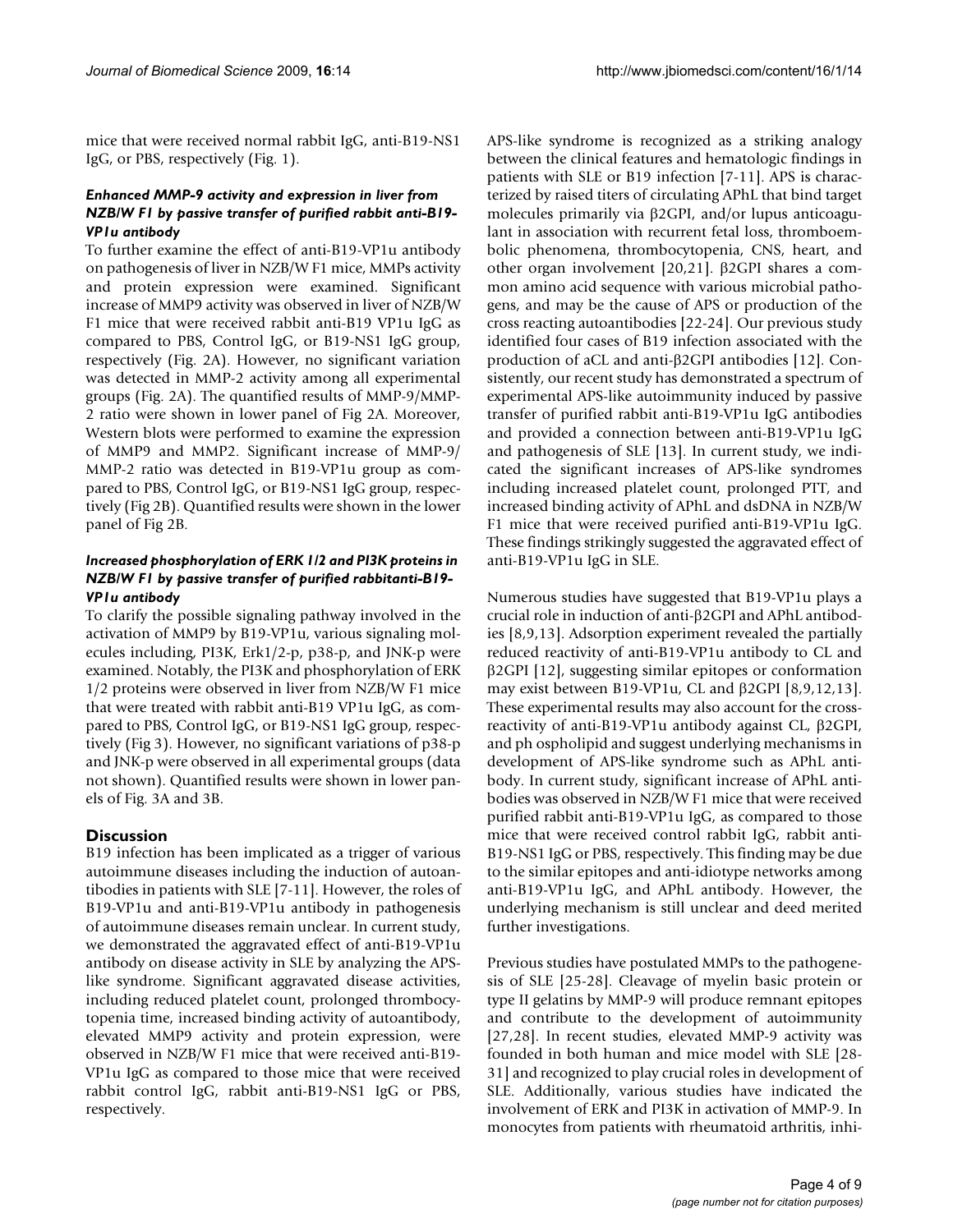

#### Figure 1

**Binding activity of various autoantibodies**. Anti-sera from the 4 groups of mice were analyzed for the binding activities of (A) B19-VP1u and (B) PhL, and (C) dsDNA. Bars represent the values of optical density.  $*$ ,  $\#$  and  $\Psi$  indicate significant differences as compared to the PBS, IgG, or B19-NS1 group, respectively. Similar results were obtained in three independent experiments.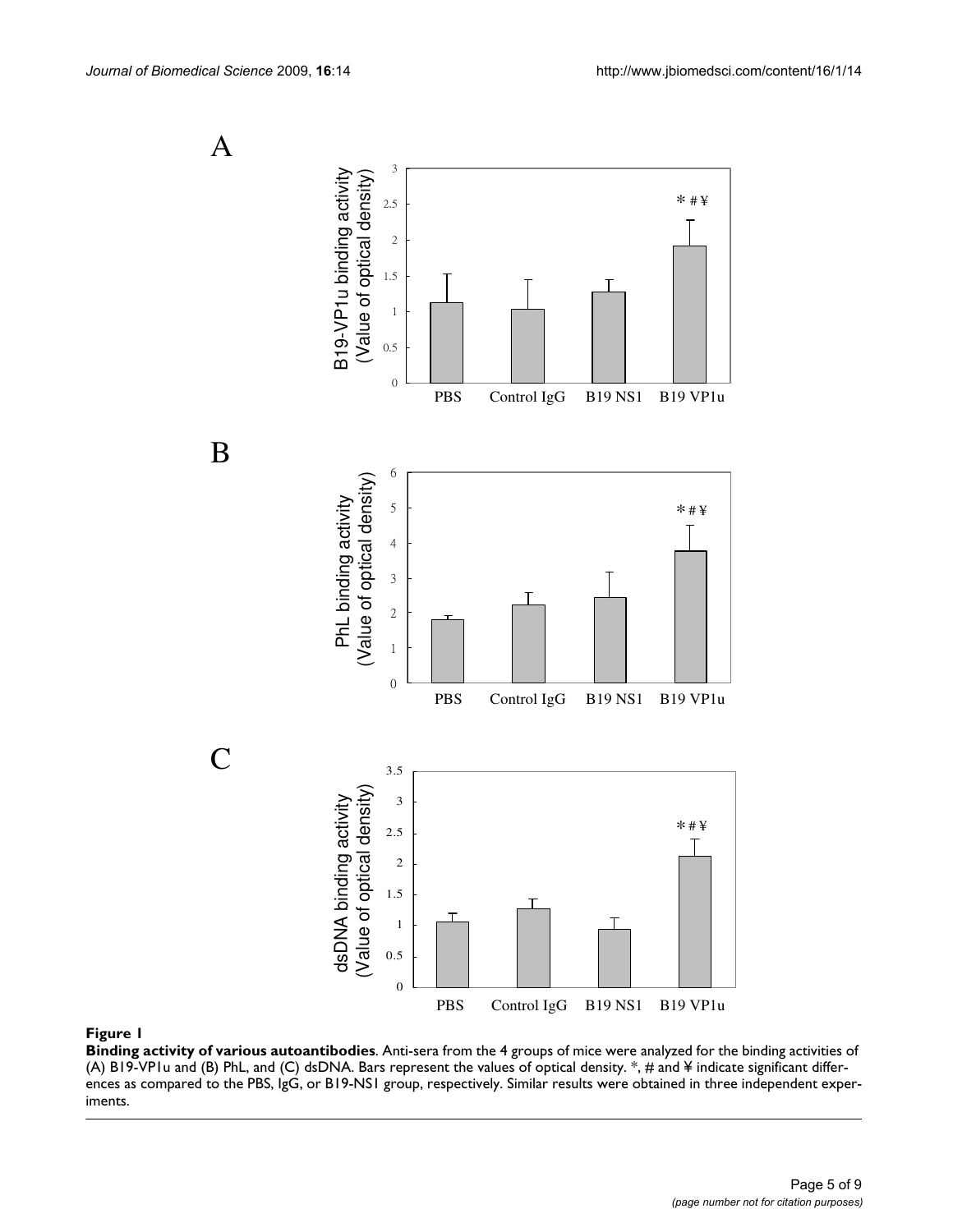

#### Figure 2

**Activities and protein expression of MMP-9 andMMP-2**. Liver samples obtained from the 4 groups of mice were analyzed for the (A) MMP-9 and MMP-2 activity and (B) MMP-9 and MMP-2 protein expression. The quantified results of MMP-9/ MMP-2, MMP-9/actin, and MMP-2/actin ratio were shown in the lower panels, respectively.  $*$ , # and ¥ indicate significant differences as compared to the PBS, IgG, or B19-NS1 group, respectively. Similar results were obtained in three independent experiments.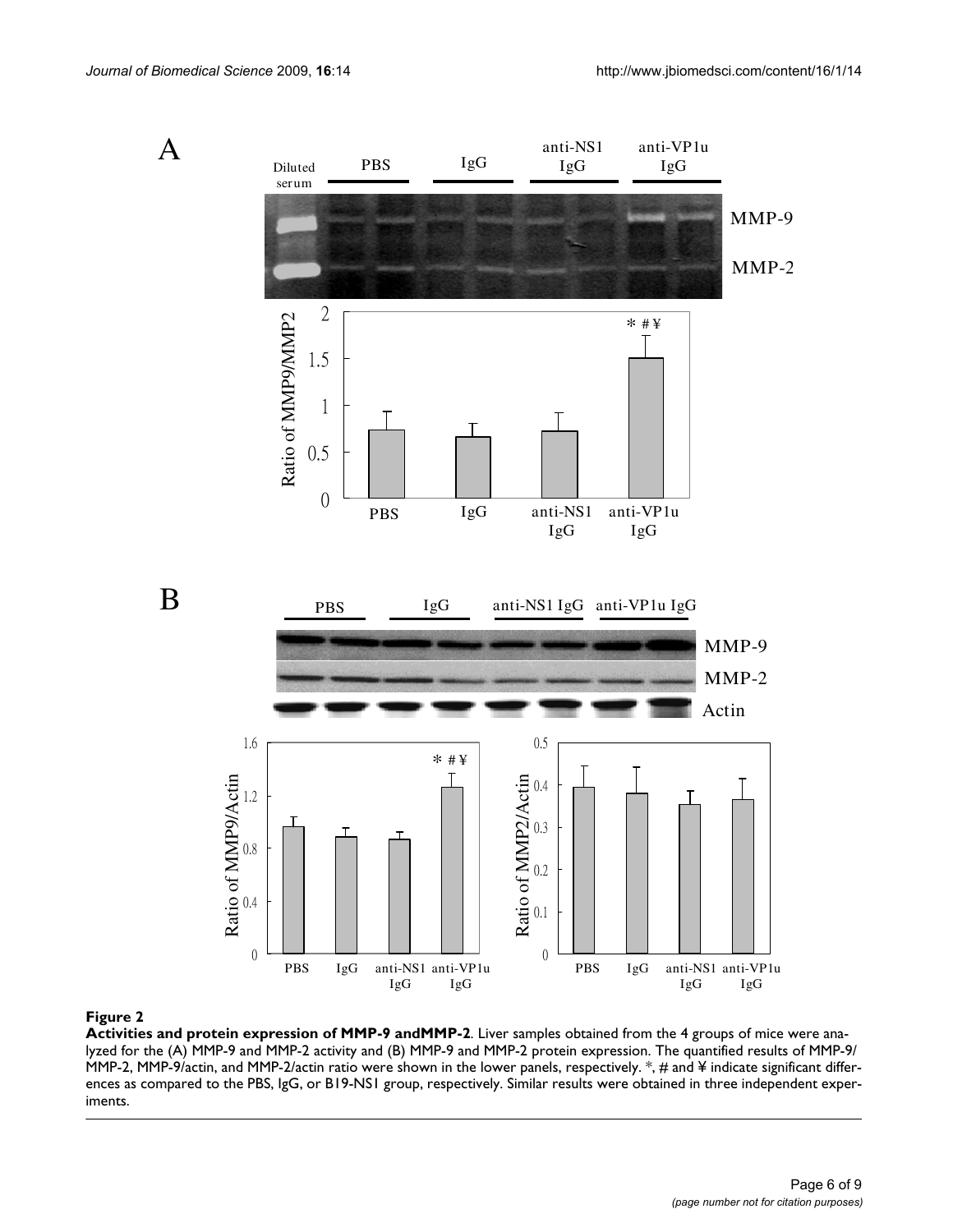

#### **Figure 3**

**Presence of PI3K and phosphorylated ERK proteins**. Liver samples obtained from the 4 groups of mice were analyzed for the (A) PI3K and (B) phosphorylated ERK (ERK-p) proteins. The quantified results of PI3K/actin and ERK-p/actin ratios were shown in the lower panels, respectively.  $*$ , # and ¥ indicate significant differences as compared to the PBS, IgG, or B19-NS1 group, respectively. Similar results were obtained in three independent experiments.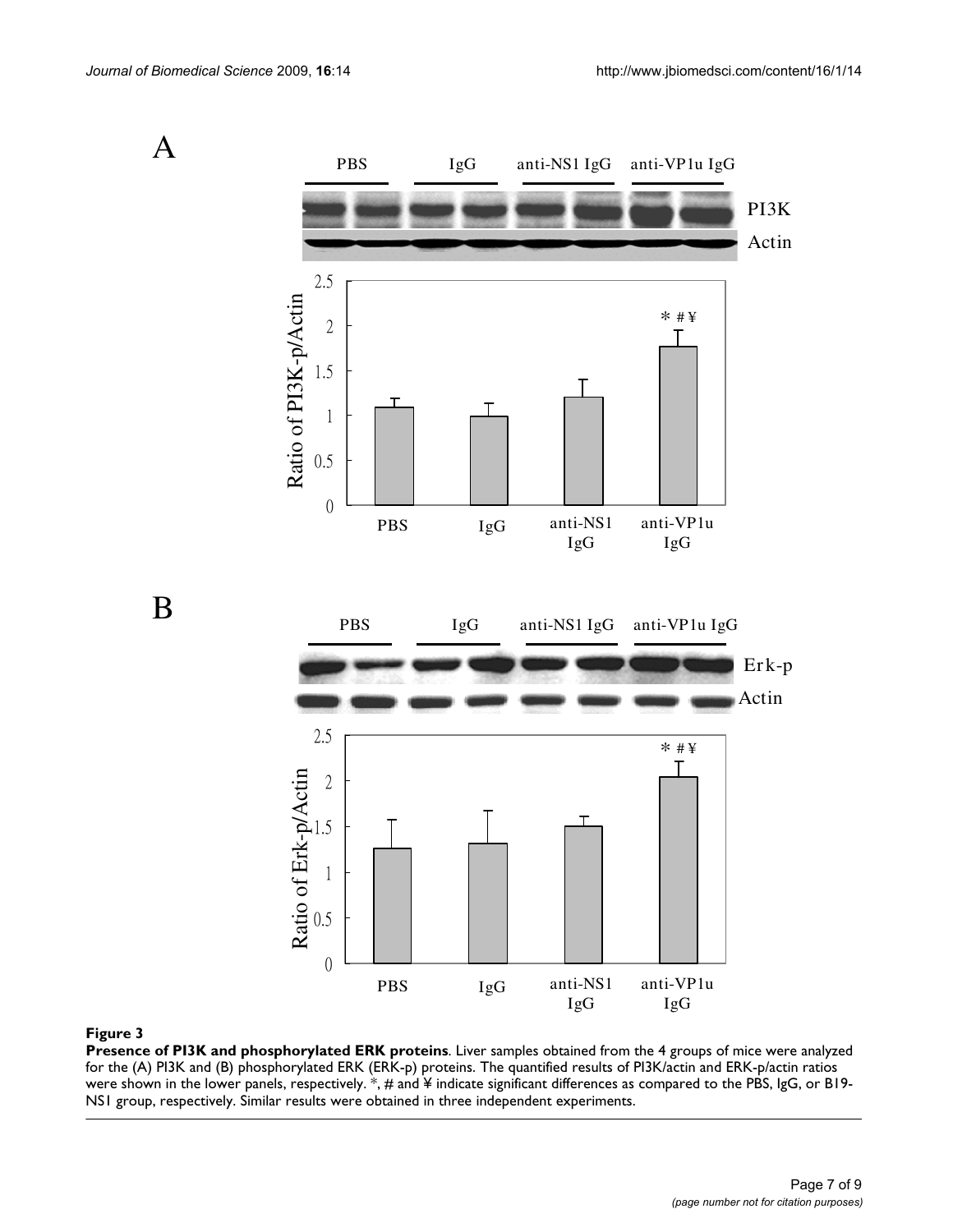bition of extracellular signal-regulated kinase (ERK) abolished Cyclosporine A-induced MMP-9 expression [32]. Another study reported that PI3K/Akt activation promotes transcriptional co-factor p300 recruitment and activation and led to increased proMMP-9 expression in rat astrocyte [33]. In current study, significant increases of MMP-9 activity and protein expression were detected in NZB/W F1 mice that were received anti-B19-VP1u IgG, as well as the increased PI3K and phosphorylated ERK proteins. These data suggest the aggravated effect of anti-B19-VP1u IgG in pathogenesis of SLE and the involvement of activation of MMP-9 via PI3K and ERK signaling pathway. It could provide clues in treatment of SLE by inhibiting PI3K and EKR signaling pathway.

# **Conclusion**

Taken together, our experimental results firstly demonstrated the aggravated APS-like syndromes in NZB/W F1 mice that were received anti-B19-VP1u IgG. Additionally, it could provide clues in understanding the roles of anti-B19-VP1u IgG in SLE and suggest possible therapeutic potential by inhibiting PI3K or AKT signaling pathway.

### **Competing interests**

The authors declare that they have no competing interests.

#### **Authors' contributions**

CCT performed the animal study, ELISA, zymography, and Western blotting. BST conceived this study, drafted the manuscript, and performed the performed statistical analyses. SYC and GJH provided material support and encouragement for this work. TCH provided material support and direction, and drafted significant portions of the manuscript.

### **Acknowledgements**

All experiments were performed in accordance with the guidelines of the Ethics Committee of Institutional Animal Care, Chung Shan Medical University, Taichung, Taiwan. This study was supported by the grant NSC 97- 2314-B-040-009 from the National Science Council, Taiwan, Republic of China.

#### **References**

- 1. Young NS, Brown KE: **[Parvovirus B19.](http://www.ncbi.nlm.nih.gov/entrez/query.fcgi?cmd=Retrieve&db=PubMed&dopt=Abstract&list_uids=14762186)** *N Engl J Med* 2004, **350:**586-597.
- Rayment FB, Crosdale E, Morris DJ, Pattison JR, Talbot P, Clare JI: **[The production of human parvovirus capsid proteins in](http://www.ncbi.nlm.nih.gov/entrez/query.fcgi?cmd=Retrieve&db=PubMed&dopt=Abstract&list_uids=1701479) [Escherichia coli and their potential as diagnostic antigens.](http://www.ncbi.nlm.nih.gov/entrez/query.fcgi?cmd=Retrieve&db=PubMed&dopt=Abstract&list_uids=1701479)** *J Gen Virol* 1990, **71:**2665-2672.
- Dorsch S, Liebisch G, Kaufmann B, von Landenberg P, Hoffmann JH, Drobnik W, Modrow S: **[The VP1 unique region of parvovirus](http://www.ncbi.nlm.nih.gov/entrez/query.fcgi?cmd=Retrieve&db=PubMed&dopt=Abstract&list_uids=11799199) [B19 and its constituent phospholipase A2-like activity.](http://www.ncbi.nlm.nih.gov/entrez/query.fcgi?cmd=Retrieve&db=PubMed&dopt=Abstract&list_uids=11799199)** *J Virol* 2002, **76:**2014-2018.
- 4. Canaan S, Zádori Z, Ghomashchi F, Bollinger J, Sadilek M, Moreau ME, Tijssen P, Gelb MH: **[Interfacial enzymology of parvovirus phos](http://www.ncbi.nlm.nih.gov/entrez/query.fcgi?cmd=Retrieve&db=PubMed&dopt=Abstract&list_uids=14726513)[pholipases A2.](http://www.ncbi.nlm.nih.gov/entrez/query.fcgi?cmd=Retrieve&db=PubMed&dopt=Abstract&list_uids=14726513)** *J Biol Chem* 2004, **279:**14502-14508.
- 5. Lu J, Zhi N, Wong S, Brown KF: **[Activation of Synoviocytes by](http://www.ncbi.nlm.nih.gov/entrez/query.fcgi?cmd=Retrieve&db=PubMed&dopt=Abstract&list_uids=16425138) [the Secreted Phospholipase A2 Motif in the VP1-Unique](http://www.ncbi.nlm.nih.gov/entrez/query.fcgi?cmd=Retrieve&db=PubMed&dopt=Abstract&list_uids=16425138) [Region of Parvovirus B19 Minor Capsid Protein.](http://www.ncbi.nlm.nih.gov/entrez/query.fcgi?cmd=Retrieve&db=PubMed&dopt=Abstract&list_uids=16425138)** *J Infect Dis* 2006, **193:**582-590.
- 6. Filippone C, Zhi N, Wong S, Lu J, Kajigaya S, Gallinella G, Kakkola L, Söderlund-Venermo M, Young NS, Brown KE: **[VP1u phospholi](http://www.ncbi.nlm.nih.gov/entrez/query.fcgi?cmd=Retrieve&db=PubMed&dopt=Abstract&list_uids=18252260)[pase activity is critical for infectivity of full-length parvovirus](http://www.ncbi.nlm.nih.gov/entrez/query.fcgi?cmd=Retrieve&db=PubMed&dopt=Abstract&list_uids=18252260) [B19 genomic clones.](http://www.ncbi.nlm.nih.gov/entrez/query.fcgi?cmd=Retrieve&db=PubMed&dopt=Abstract&list_uids=18252260)** *Virology* 2008, **374:**444-452.
- 7. Lehmann HW, Modrow S: **[Parvovirus B19 infection and autoim](http://www.ncbi.nlm.nih.gov/entrez/query.fcgi?cmd=Retrieve&db=PubMed&dopt=Abstract&list_uids=12848949)[mune disease.](http://www.ncbi.nlm.nih.gov/entrez/query.fcgi?cmd=Retrieve&db=PubMed&dopt=Abstract&list_uids=12848949)** *Autoimmun Rev* 2003, **2:**218-223.
- 8. von Landenberg P, Modrow S: **[Human parvovirus B19 infection](http://www.ncbi.nlm.nih.gov/entrez/query.fcgi?cmd=Retrieve&db=PubMed&dopt=Abstract&list_uids=16316400) [and antiphospholipid-syndrome: the two sides of one medal.](http://www.ncbi.nlm.nih.gov/entrez/query.fcgi?cmd=Retrieve&db=PubMed&dopt=Abstract&list_uids=16316400)** *J Vet Med B Infect Dis Vet Public Health* 2005, **52:**353-355.
- 9. von Landenberg P, Lehmann HW, Modrow S: **[Human parvovirus](http://www.ncbi.nlm.nih.gov/entrez/query.fcgi?cmd=Retrieve&db=PubMed&dopt=Abstract&list_uids=17412298) [B19 infection and antiphospholipid antibodies.](http://www.ncbi.nlm.nih.gov/entrez/query.fcgi?cmd=Retrieve&db=PubMed&dopt=Abstract&list_uids=17412298)** *Autoimmun Rev* 2007, **6:**278-285.
- 10. Loizou S, Cazabon JK, Walport MJ, Tait D, So AK: **[Similarities of](http://www.ncbi.nlm.nih.gov/entrez/query.fcgi?cmd=Retrieve&db=PubMed&dopt=Abstract&list_uids=9008606) [specificity and cofactor dependence in serum antiphospholi](http://www.ncbi.nlm.nih.gov/entrez/query.fcgi?cmd=Retrieve&db=PubMed&dopt=Abstract&list_uids=9008606)pid antibodies from patients with human parvovirus B19 infection and from those with systemic lupus erythematosus.** *Arthritis Rheum* 1997, **40:**103-108.
- 11. von Landenberg P, Lehmann HW, Knoll A, Dorsch S, Modrow S: **[Antiphospholipid antibodies in pediatric and adult patients](http://www.ncbi.nlm.nih.gov/entrez/query.fcgi?cmd=Retrieve&db=PubMed&dopt=Abstract&list_uids=12847688) with rheumatic disease are associated with parvovirus B19 [infection.](http://www.ncbi.nlm.nih.gov/entrez/query.fcgi?cmd=Retrieve&db=PubMed&dopt=Abstract&list_uids=12847688)** *Arthritis Rheum* 2003, **48:**1939-1947.
- 12. Tzang BS, Tsay GJ, Lee YJ, Li C, Sun YS, Hsu TC: **[The association](http://www.ncbi.nlm.nih.gov/entrez/query.fcgi?cmd=Retrieve&db=PubMed&dopt=Abstract&list_uids=17169353) [of VP1 unique region protein in acute parvovirus B19 infec](http://www.ncbi.nlm.nih.gov/entrez/query.fcgi?cmd=Retrieve&db=PubMed&dopt=Abstract&list_uids=17169353)[tion and antiphospholipid antibody production.](http://www.ncbi.nlm.nih.gov/entrez/query.fcgi?cmd=Retrieve&db=PubMed&dopt=Abstract&list_uids=17169353)** *Clin Chim Acta* 2007, **378:**59-65.
- 13. Tzang BS, Lee YJ, Yang TP, Tsay GJ, Shi JY, Tsai CC, Hsu TC: **[Induc](http://www.ncbi.nlm.nih.gov/entrez/query.fcgi?cmd=Retrieve&db=PubMed&dopt=Abstract&list_uids=17451664)tion of antiphospholipid antibodies and antiphospholipid syn[drome-like autoimmunity in naive mice with antibody](http://www.ncbi.nlm.nih.gov/entrez/query.fcgi?cmd=Retrieve&db=PubMed&dopt=Abstract&list_uids=17451664) against human Parvovirus B19 VP1 unique region protein.** *Clin Chim Acta* 2007, **382:**31-36.
- 14. Blank M, Cohen J, Toder V, Shoenfeld Y: **[Induction of anti-phos](http://www.ncbi.nlm.nih.gov/entrez/query.fcgi?cmd=Retrieve&db=PubMed&dopt=Abstract&list_uids=2014226)[pholipid syndrome in naive mice with mouse lupus mono](http://www.ncbi.nlm.nih.gov/entrez/query.fcgi?cmd=Retrieve&db=PubMed&dopt=Abstract&list_uids=2014226)[clonal and human polyclonal anti-cardiolipin antibodies.](http://www.ncbi.nlm.nih.gov/entrez/query.fcgi?cmd=Retrieve&db=PubMed&dopt=Abstract&list_uids=2014226)** *Proc Natl Acad Sci USA* 1991, **88:**3069-3073.
- 15. Hsu TC, Chiang SY, Huang CY, Tsay GJ, Yang CW, Huang CN, Tzang BS: **[Beneficial effects of treatment with transglutaminases](http://www.ncbi.nlm.nih.gov/entrez/query.fcgi?cmd=Retrieve&db=PubMed&dopt=Abstract&list_uids=17259326 ) [inhibitor cystamine on macrophage response in NZB/W F1](http://www.ncbi.nlm.nih.gov/entrez/query.fcgi?cmd=Retrieve&db=PubMed&dopt=Abstract&list_uids=17259326 ) [mice.](http://www.ncbi.nlm.nih.gov/entrez/query.fcgi?cmd=Retrieve&db=PubMed&dopt=Abstract&list_uids=17259326 )** *Exp Biol Med* 2007, **232:**195-203.
- 16. Tzang BS, Tsai CC, Chiu CC, Shi JY, Hsu TC: **[Up-regulation of](http://www.ncbi.nlm.nih.gov/entrez/query.fcgi?cmd=Retrieve&db=PubMed&dopt=Abstract&list_uids=18538665) [adhesion molecule expression and induction of TNF- on vas](http://www.ncbi.nlm.nih.gov/entrez/query.fcgi?cmd=Retrieve&db=PubMed&dopt=Abstract&list_uids=18538665)cular endothelial cells by antibody against human parvovirus [B19 VP1 unique region protein.](http://www.ncbi.nlm.nih.gov/entrez/query.fcgi?cmd=Retrieve&db=PubMed&dopt=Abstract&list_uids=18538665)** *Clin Chim Acta* 2008, **395:**77-83.
- 17. Bradford MM: **[A rapid and sensitive method for the quantita](http://www.ncbi.nlm.nih.gov/entrez/query.fcgi?cmd=Retrieve&db=PubMed&dopt=Abstract&list_uids=942051)[tion of microgram quantities of protein utilizing the princi](http://www.ncbi.nlm.nih.gov/entrez/query.fcgi?cmd=Retrieve&db=PubMed&dopt=Abstract&list_uids=942051)[ple of protein-dye binding.](http://www.ncbi.nlm.nih.gov/entrez/query.fcgi?cmd=Retrieve&db=PubMed&dopt=Abstract&list_uids=942051)** *Anal Biochem* 1976, **72:**248-254.
- 18. Kuo WH, Yang SF, Chu SC, Lu SO, Chou FP, Hsieh YS: **[Differential](http://www.ncbi.nlm.nih.gov/entrez/query.fcgi?cmd=Retrieve&db=PubMed&dopt=Abstract&list_uids=12445684) inductions of matrix metalloproteinase-2 and -9 in host tis[sues during the growth of ascitic sarcoma 180 cells in mice.](http://www.ncbi.nlm.nih.gov/entrez/query.fcgi?cmd=Retrieve&db=PubMed&dopt=Abstract&list_uids=12445684)** *Cancer Lett* 2003, **189:**103-112.
- 19. Towbin H, Staehelin T, Gordon J: **[Electrophoretic transfer of](http://www.ncbi.nlm.nih.gov/entrez/query.fcgi?cmd=Retrieve&db=PubMed&dopt=Abstract&list_uids=388439) [proteins from polyacrylamide gels to nitrocellulose sheet:](http://www.ncbi.nlm.nih.gov/entrez/query.fcgi?cmd=Retrieve&db=PubMed&dopt=Abstract&list_uids=388439) [procedure and some applications.](http://www.ncbi.nlm.nih.gov/entrez/query.fcgi?cmd=Retrieve&db=PubMed&dopt=Abstract&list_uids=388439)** *Proc Natl Acad Sci USA* 1979, **76:**4350-4354.
- 20. Blank M, Shoenfeld Y: **[Beta-2-glycoprotein-I, infections,](http://www.ncbi.nlm.nih.gov/entrez/query.fcgi?cmd=Retrieve&db=PubMed&dopt=Abstract&list_uids=15240163) [antiphospholipid syndrome and therapeutic considerations.](http://www.ncbi.nlm.nih.gov/entrez/query.fcgi?cmd=Retrieve&db=PubMed&dopt=Abstract&list_uids=15240163)** *Clin Immunol* 2004, **112:**190-199.
- 21. Lim W, Crowther MA, Eikelboom JW: **[Management of antiphos](http://www.ncbi.nlm.nih.gov/entrez/query.fcgi?cmd=Retrieve&db=PubMed&dopt=Abstract&list_uids=16507806)[pholipid antibody syndrome: a systematic review.](http://www.ncbi.nlm.nih.gov/entrez/query.fcgi?cmd=Retrieve&db=PubMed&dopt=Abstract&list_uids=16507806)** *JAMA* 2006, **295:**1050-1057.
- 22. Shoenfeld Y, Blank M, Cervera R, Font J, Raschi E, Meroni PL: **[Infec](http://www.ncbi.nlm.nih.gov/entrez/query.fcgi?cmd=Retrieve&db=PubMed&dopt=Abstract&list_uids=16344491)[tious origin of the antiphospholipid syndrome.](http://www.ncbi.nlm.nih.gov/entrez/query.fcgi?cmd=Retrieve&db=PubMed&dopt=Abstract&list_uids=16344491)** *Ann Rheum Dis* 2006, **65:**2-6.
- 23. Harel M, Aron-Maor A, Sherer Y, Blank M, Shoenfeld Y: **[The infec](http://www.ncbi.nlm.nih.gov/entrez/query.fcgi?cmd=Retrieve&db=PubMed&dopt=Abstract&list_uids=16325492)[tious etiology of the antiphospholipid syndrome: links](http://www.ncbi.nlm.nih.gov/entrez/query.fcgi?cmd=Retrieve&db=PubMed&dopt=Abstract&list_uids=16325492) [between infection and autoimmunity.](http://www.ncbi.nlm.nih.gov/entrez/query.fcgi?cmd=Retrieve&db=PubMed&dopt=Abstract&list_uids=16325492)** *Immunobiology* 2005, **210:**743-747.
- 24. Gharavi EE, Chaimovich H, Cucurull E, Celli CM, Tang H, Wilson WA, Gharavi AE: **[Induction of antiphospholipid antibodies by](http://www.ncbi.nlm.nih.gov/entrez/query.fcgi?cmd=Retrieve&db=PubMed&dopt=Abstract&list_uids=10483013) [immunization with synthetic viral and bacterial peptides.](http://www.ncbi.nlm.nih.gov/entrez/query.fcgi?cmd=Retrieve&db=PubMed&dopt=Abstract&list_uids=10483013)** *Lupus* 1999, **8:**449-455.
- 25. Goetzl EJ, Banda MJ, Leppert D: **[Matrix metalloproteinases and](http://www.ncbi.nlm.nih.gov/entrez/query.fcgi?cmd=Retrieve&db=PubMed&dopt=Abstract&list_uids=8598448) [immunity.](http://www.ncbi.nlm.nih.gov/entrez/query.fcgi?cmd=Retrieve&db=PubMed&dopt=Abstract&list_uids=8598448)** *J Immunol* 1996, **156:**1-4.
- 26. Zucker S, Hymowitz M, Conner C, Zarrabi HM, Hurewitz AN, Matrisian L, Boyd D, Nicolson G, Montana S: **[Measurement of matrix](http://www.ncbi.nlm.nih.gov/entrez/query.fcgi?cmd=Retrieve&db=PubMed&dopt=Abstract&list_uids=10415733) [metalloproteinases and tissue inhibitors of metalloprotein](http://www.ncbi.nlm.nih.gov/entrez/query.fcgi?cmd=Retrieve&db=PubMed&dopt=Abstract&list_uids=10415733)-**